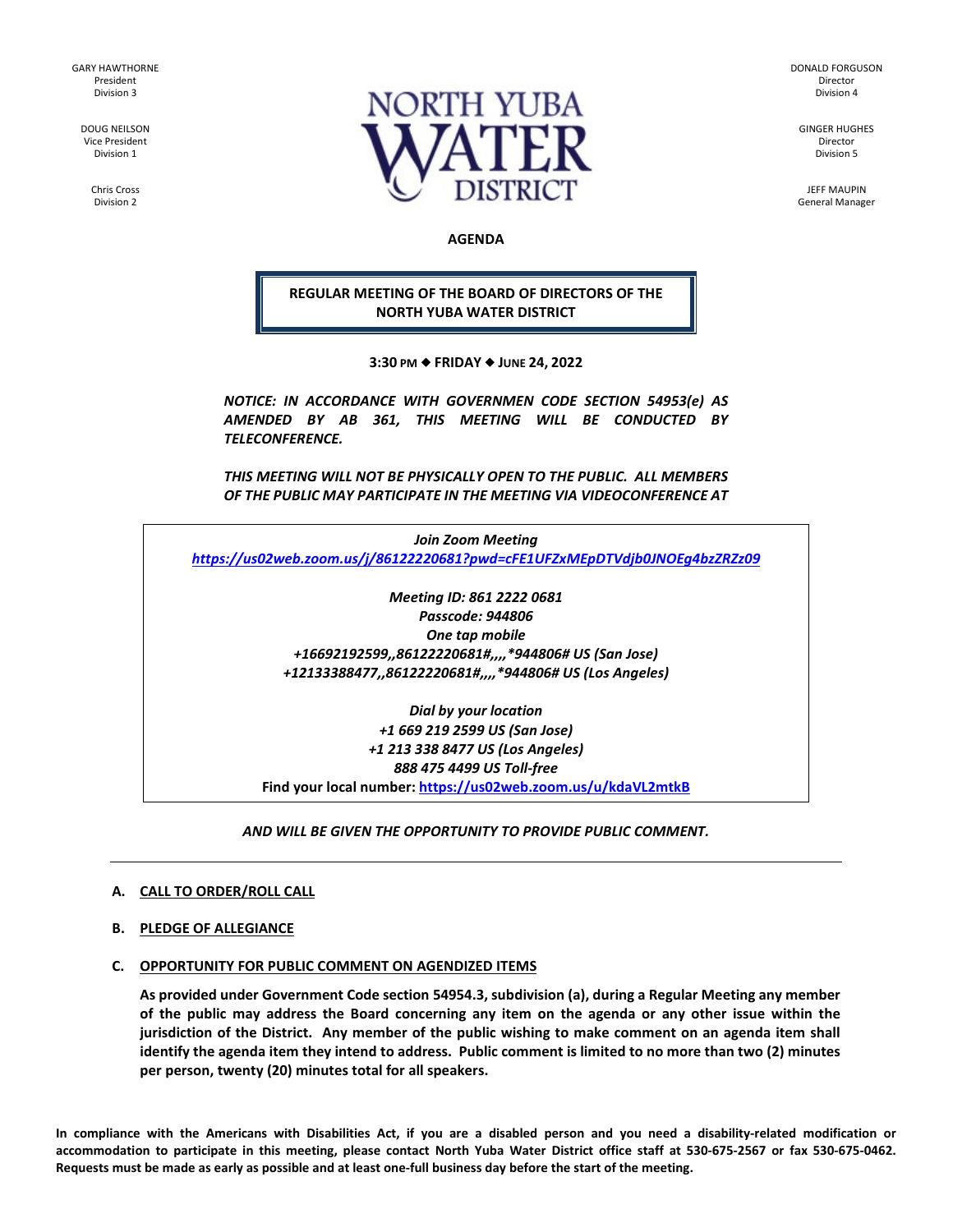**NOTE: ALL PUBLIC PARTICIPANTS WILL BE MUTED UPON ENTRY INTO THE MEETING AND WILL ONLY BE UNMUTED TO ALLOW THEIR COMMENT. TO PROVIDE PUBLIC COMMENT VIA VIDEO CONFERENCING CLICK ON THE "RAISE HAND." TO PROVIDE PUBLIC COMMENT BY TELECONFERENCE PRESS \*9.**

#### **ACTION ITEMS**

## **D. CONSENT ITEMS**

- 1. Approval of **Minutes for Regular Board Meeting of May 27, 2022**
- 2. Approval of **Payroll for the Month of May 2022: \$ 37,617.41**
- 3. Approval of **Bills for the Month of May 2022: \$ 225,929.60**
- 4. **Warrant # 52-37257, fund # 642, payable to North Yuba Water District, in the amount of \$200,000.00 for Services / Supplies**

#### **E. FINANCIAL MANAGER'S REPORT**

1. Review of Cash on Hand and Income Statements for the period ending May 31, 2022.

#### **F. ANNUAL AUDIT REPORT for 2020/2021**

John Blomberg of Blomberg & Griffin will present the Financial Statements and Independent Auditor's Report for 2020/2021.

### **G. BUDGET 2022-23**

#### **H. RESOLUTION NO. 22-768C**

Authorizing remote teleconference meetings in accordance with California Government Code section 54953(e), as amended by AB 361.

#### **I. RESOLUTION NO. 22-770**

Review and Consider Approval of Agreement for Sale of Bulk Water (Woodleaf Younglife) and Find that the Agreement is Exempt from the California Environmental Quality Act

#### **DISCUSSION/REPORTS**

#### **J. GENERAL MANAGER'S REPORT**

Operations Memorandum

## **K. DISCUSSION OF THE NORTH YUBA WATER DISTRICT BOARD OF DIRECTORS REVISING THE REGULAR MEETING SCHEDULE**

### **L. DIRECTORS INPUT**

Directors may make brief announcements or reports for the purpose of providing information to the public or staff, or to schedule a matter for a future meeting. The Board cannot take action on any matter not on the agenda and will refrain from entering into discussion that would constitute action, direction or policy, until the matter is placed on the agenda of a properly publicized and convened Board meeting.

1. Consideration of agenda items for the next meeting. Items must be requested in accordance with the District's *POLICY FOR AGENDIZING ITEMS FOR BOARD MEETINGS.*

**In compliance with the Americans with Disabilities Act, if you are a disabled person and you need a disability-related modification or accommodation to participate in this meeting, please contact North Yuba Water District office staff at 530-675-2567 or fax 530-675-0462. Requests must be made as early as possible and at least one-full business day before the start of the meeting.**